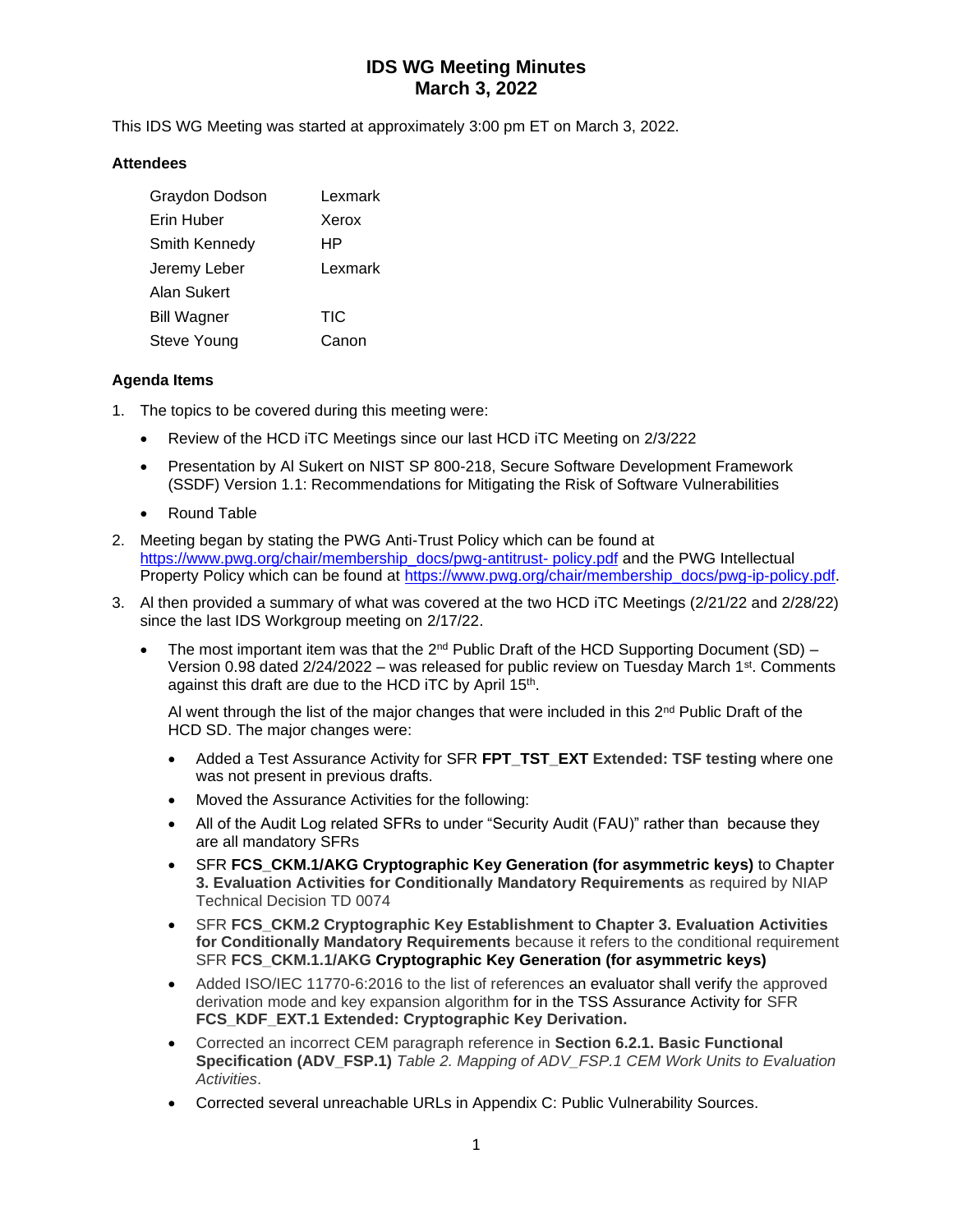- Removed redundant Operator User Guidance Evaluation Activities related to the evaluator ensuring that the Operational guidance contains instructions for configuring any cryptographic engine associated with the evaluated configuration of the TOE and providing a warning to the administrator that use of other cryptographic engines was not evaluated nor tested during the CC evaluation of the TOE.
- Corrected two incorrect paragraph references in **Section 6.6.1. Vulnerability Survey (AVA\_VAN.1)** *Table 3. Mapping of AVA\_VAN.1 CEM Work Units to Evaluation Activities*.
- Added the missing content of the Evaluation Activity (Documentation) and Evaluation Activity sections under **Section 6.6.1. Vulnerability Survey (AVA\_VAN.1)**.
- Implemented the significant updates to the Assurance Activities (mostly in the Test Assurance Activities) requested by ITSCC (the Korean Common Criteria Scheme) for the following SFRs:
	- **FCS\_CKM.1/SKG Cryptographic key generation (Symmetric Keys)**
	- **FCS\_COP.1/DataEncryption Cryptographic Operation (Data Encryption/Decryption)**
	- **FCS\_COP.1/SigGen Cryptographic Operation (Signature Generation and Verification)**
	- **FCS\_RBG\_EXT.1 Extended: Cryptographic Operation (Random Bit Generation)**
	- **FCS\_COP.1/StorageEncryption Cryptographic operation (Data Encryption/Decryption)**
	- **FCS\_COP.1/KeyWrap Cryptographic operation (Key Wrapping)**
	- **FCS\_CKM.1/AKG Cryptographic Key Generation (for asymmetric keys)**
	- **FCS\_KDF\_EXT.1 Extended: Cryptographic Key Derivation**
- Otherwise, the main accomplishment over the last two HCD iTC meetings was that the iTC finished addressing all of the comments received against the  $2<sup>nd</sup>$  Public Draft of the HCD cPP. That means that the HCD cPP author Brian Volkoff can start working of the Final Draft of the HD  $cPP$ . That means that baring any major changes due to the conditions spelled out at the Feb  $9<sup>th</sup>$ IDS Face-to-Face Session, the HCD iTC is on track to have the Final Draft of the HCD cPP ready for public review at the beginning of April as planned.
- 4. Al then went through a presentation he put together on NIST SP 800-218, Secure Software Development Framework (SSDF) Version 1.1: Recommendations for Mitigating the Risk of Software Vulnerabilities; [SP 800-218, Secure Software Development Framework \(SSDF\) Version 1.1 | CSRC](https://csrc.nist.gov/publications/detail/sp/800-218/final)  [\(nist.gov\)](https://csrc.nist.gov/publications/detail/sp/800-218/final) provides a link to NIST SP 800-218. The presentation slides are located at [https://ftp.pwg.org/pub/pwg/ids/Presentation/SSDF.pdf.](https://ftp.pwg.org/pub/pwg/ids/Presentation/SSDF.pdf) This NIST SP is a direct result of the Cybersecurity Executive Order 2021-14028 issued May 12, 2021.

One of the subjects of this Executive Order was "*Enhancing Software Supply Chain Security*" which included the following request:

Within 90 days of publication of the preliminary guidelines pursuant to subsection (c) of this section, the Secretary of Commerce acting through the Director of NIST, in consultation with the heads of such agencies as the Director of NIST deems appropriate, shall issue guidance identifying practices that enhance the security of the software supply chain. Such guidance may incorporate the guidelines published pursuant to subsections (c) and (i) of this section. Such guidance shall include standards, procedures, or criteria regarding:

- (i) secure software development environments, including such actions as:
	- (A) using administratively separate build environments;
	- (B) auditing trust relationships;
	- (C) establishing multi-factor, risk-based authentication and conditional access across the enterprise;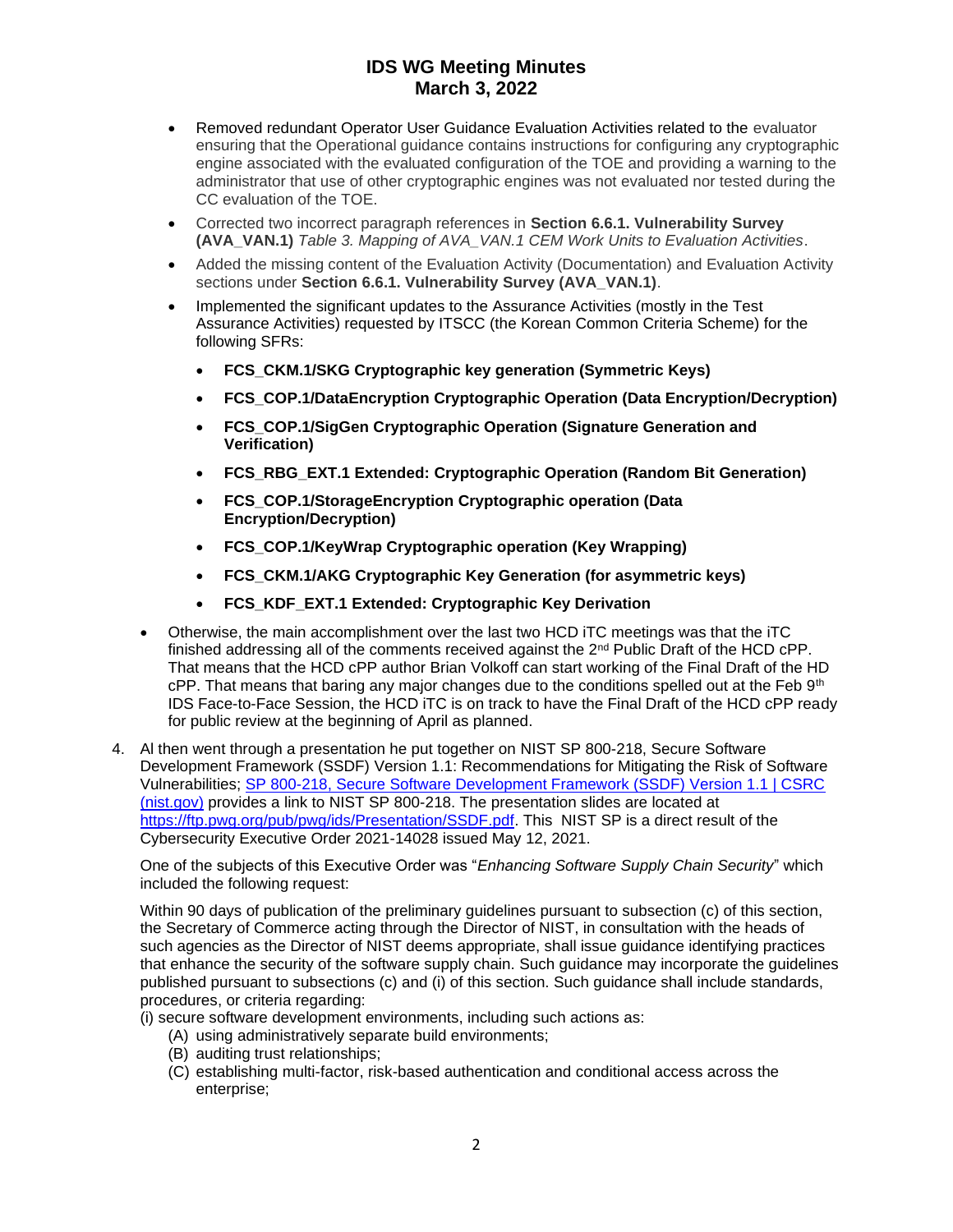- (D) documenting and minimizing dependencies on enterprise products that are part of the environments used to develop, build, and edit software;
- (E) employing encryption for data; and
- (F) monitoring operations and alerts and responding to attempted and actual cyber incidents;

It was this request that led to the development of NIST SP 800-218.

The Secure Software Development Framework (SSDF) describes a set of high-level practices based on established standards, guidance, and secure software development practice documents; it focuses on the outcomes of the practices rather than on the tools, techniques, and mechanisms to do so. Its goal is to identify secure software development practices but not prescribe how to implement them.

The SSDF is divided into four groups:

- **Prepare the Organization (PO):** Organizations should ensure that their people, processes, and technology are prepared to perform secure software development at the organization level.
- **Protect the Software (PS):** Organizations should protect all components of their software from tampering and unauthorized access.
- **Produce Well-Secured Software (PW):** Organizations should produce well-secured software with minimal security vulnerabilities in its releases.
- **Respond to Vulnerabilities (RV):** Organizations should identify residual vulnerabilities in their software releases and respond appropriately to address those vulnerabilities and prevent similar ones from occurring in the future.

Each of these groups is divided into practices, and each practice contains the following elements:

- **Practice:** The name of the practice and a unique identifier, followed by a brief explanation of what the practice is and why it is beneficial
- **Tasks:** One or more actions that may be needed to perform a practice
- **Notional Implementation Examples:** One or more notional examples of types of tools, processes, or other methods that could be used to help implement a task. No examples or combination of examples are required, and the stated examples are not the only feasible options. Some examples may not be applicable to certain organizations and situations.
- **References:** Pointers to one or more established secure development practice documents and their mappings to a particular task. Not all references will apply to all instances of software development

The practices in each group are as follows:

#### **Prepare the Organization (PO)**

- **Define Security Requirements for Software Development (PO.1)**: Ensure that security requirements for software development are known at all times so that they can be taken into account throughout the SDLC and duplication of effort can be minimized because the requirements information can be collected once and shared. This includes requirements from internal sources (e.g., the organization's policies, business objectives, and risk management strategy) and external sources (e.g., applicable laws and regulations)
- **Implement Roles and Responsibilities (PO.2)**: Ensure that everyone inside and outside of the organization involved in the SDLC is prepared to perform their SDLC-related roles and responsibilities throughout the SDLC
- **Implement Supporting Toolchains (PO.3)**: Use automation to reduce human effort and improve the accuracy, reproducibility, usability, and comprehensiveness of security practices throughout the SDLC, as well as provide a way to document and demonstrate the use of these practices. Toolchains and tools may be used at different levels of the organization, such as organizationwide or project-specific, and may address a particular part of the SDLC, like a build pipeline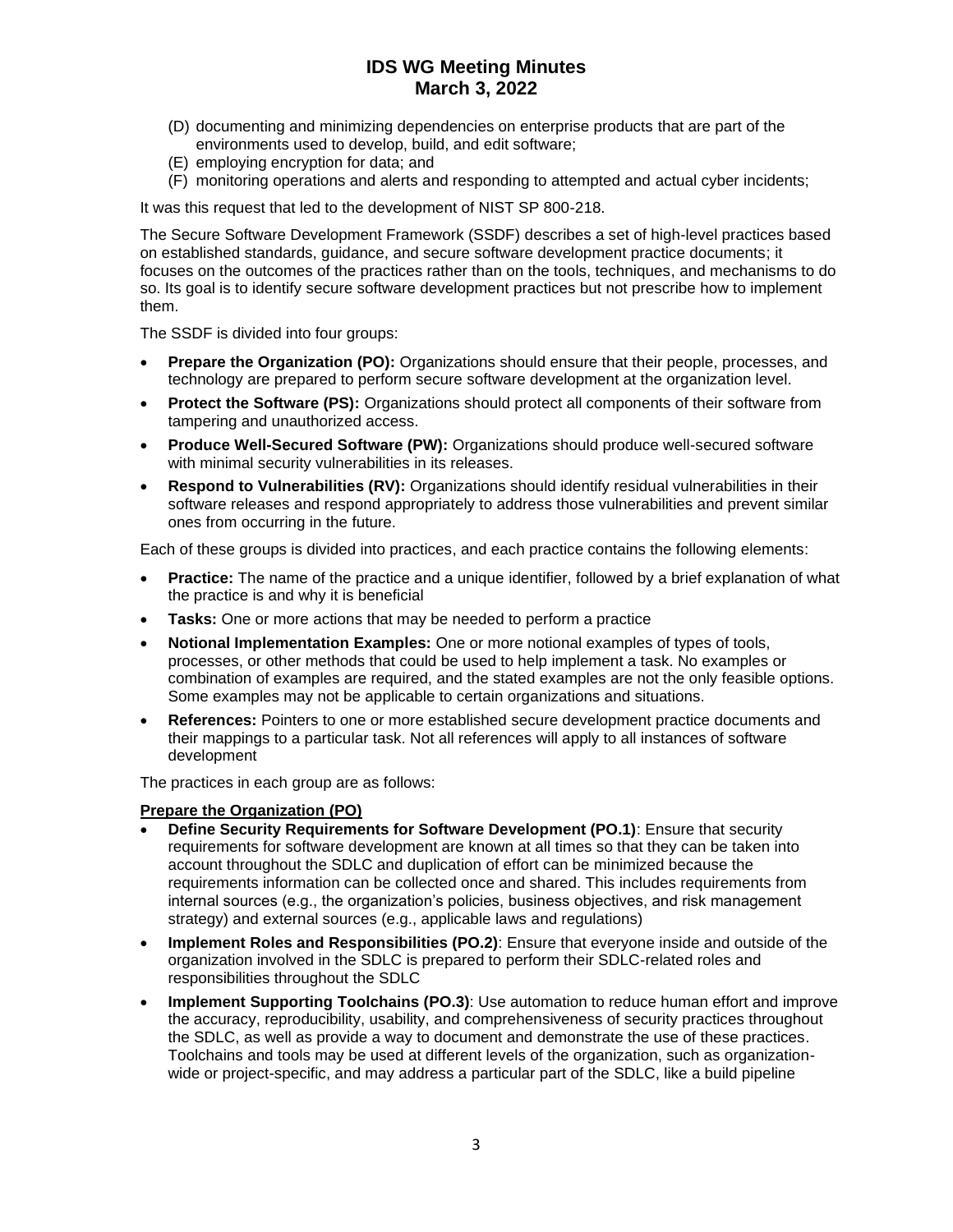- **Define and Use Criteria for Software Security Checks (PO.4)**: Help ensure that the software resulting from the SDLC meets the organization's expectations by defining and using criteria for checking the software's security during development
- **Implement and Maintain Secure Environments for Software Development (PO.5)**: Ensure that all components of the environments for software development are strongly protected from internal and external threats to prevent compromises of the environments or the software being developed or maintained within them. Examples of environments for software development include development, build, test, and distribution environments

## **Protect the Software (PS)**

- **Protect All Forms of Code from Unauthorized Access and Tampering (PS.1)**: Help prevent unauthorized changes to code, both inadvertent and intentional, which could circumvent or negate the intended security characteristics of the software. For code that is not intended to be publicly accessible, this helps prevent theft of the software and may make it more difficult or timeconsuming for attackers to find vulnerabilities in the software
- **Provide a Mechanism for Verifying Software Release Integrity (PS.2)**: Help software acquirers ensure that the software they acquire is legitimate and has not been tampered with
- **Archive and Protect Each Software Release (PS.3)**: Preserve software releases in order to help identify, analyze, and eliminate vulnerabilities discovered in the software after release

## **Produce Well-Secured Software (PW)**

- **Reuse Existing, Well-Secured Software When Feasible Instead of Duplicating Functionality (PW.4)**: Lower the costs of software development, expedite software development, and decrease the likelihood of introducing additional security vulnerabilities into the software by reusing software modules and services that have already had their security posture checked. This is particularly important for software that implements security functionality, such as cryptographic modules and protocols
- **Create Source Code by Adhering to Secure Coding Practices (PW.5)**: Decrease the number of security vulnerabilities in the software, and reduce costs by minimizing vulnerabilities introduced during source code creation that meet or exceed organization-defined vulnerability severity criteria
- **Configure the Compilation, Interpreter, and Build Processes to Improve Executable Security (PW.6)**: Decrease the number of security vulnerabilities in the software and reduce costs by eliminating vulnerabilities before testing occurs
- **Review and/or Analyze Human-Readable Code to Identify Vulnerabilities and Verify Compliance with Security Requirements (PW.7)**: Help identify vulnerabilities so that they can be corrected before the software is released to prevent exploitation. Using automated methods lowers the effort and resources needed to detect vulnerabilities. Human-readable code includes source code, scripts, and any other form of code that an organization deems human readable
- **Test Executable Code to Identify Vulnerabilities and Verify Compliance with Security Requirements (PW.8)**: Help identify vulnerabilities so that they can be corrected before the software is released in order to prevent exploitation. Using automated methods lowers the effort and resources needed to detect vulnerabilities and improves traceability and repeatability. Executable code includes binaries, directly executed bytecode and source code, and any other form of code that an organization deems executable
- **Configure Software to Have Secure Settings by Default (PW.9)**: Help improve the security of the software at the time of installation to reduce the likelihood of the software being deployed with weak security settings, putting it at greater risk of compromise

#### **Respond to Vulnerabilities (RV)**

**Identify and Confirm Vulnerabilities on an Ongoing Basis (RV.1): Help ensure that** vulnerabilities are identified more quickly so that they can be remediated more quickly in accordance with risk, reducing the window of opportunity for attackers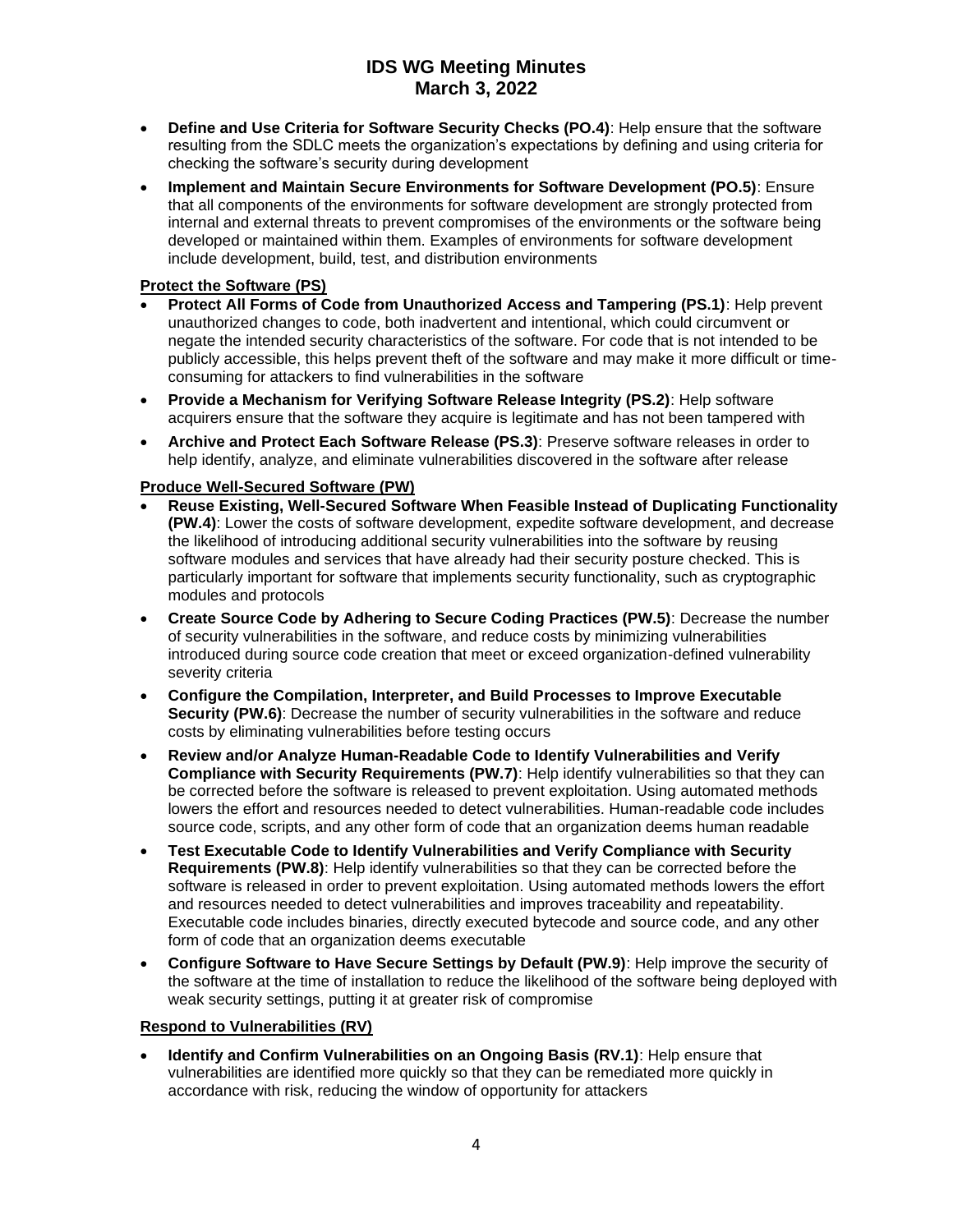- **Assess, Prioritize, and Remediate Vulnerabilities (RV.2)**: Help ensure that vulnerabilities are remediated in accordance with risk to reduce the window of opportunity for attackers
- **Analyze Vulnerabilities to Identify Their Root Causes (RV.3)**: Help reduce the frequency of vulnerabilities in the future

The actual document includes a table that traces each of these practices back to a subsection in the Executive Order, and it turns out that all of the practices trace back to the subsection referenced above.

The presentation does list the Tasks for each of the practices. Al highlighted a few of them:

- **PO.1.1**: Identify and document all security requirements for the organization's software development infrastructures and processes, and maintain the requirements over time and **PO.1.2**: Identify and document all security requirements for organization-developed software to meet, and maintain the requirements over time – this shows the important of not only identifying the software requirements but identifying the requirements for the software development environment.
- **PO.3.2**: Follow recommended security practices to deploy, operate, and maintain tools and toolchains – Tools and toolchains are an integral part of generating software builds so it is important that they be properly deployed, operated and maintained
- **PO.4.1**: Define criteria for software security checks and track throughout the SDLC it will be interesting to see how this one gets implemented because it is not clear how or if this has been done in the past
- **PO.5.2**: Secure and harden development endpoints (i.e., endpoints for software designers, developers, testers, builders, etc.) to perform development-related tasks using a risk-based approach – It will be interesting to see how the "endpoints" are defined for this task
- **PS.1.1**: Store all forms of code including source code, executable code, and configuration-ascode – based on the principle of least privilege so that only authorized personnel, tools, services, etc. have access – Al was glad they included the principle of "least privilege" in accessing source code
- **PS.2.1**: Make software integrity verification information available to software acquirers This same principle of "software integrity verification" was included in the HCD cPP with respect to the integrity verification of the software chains and Roots of Trust
- **PS.3.2**: Collect, safeguard, maintain, and share provenance data for all components of each software release (e.g., in a software bill of materials [SBOM]) – SBOMs are another area of focus in the Executive Order
- **PW.1.1**: Use forms of risk modeling such as threat modeling, attack modeling, or attack surface mapping – to help assess the security risk for the software – nice to see inclusion of risk modeling as a task
- **PW.2.1**: Have 1) a qualified person (or people) who were not involved with the design and/or 2) automated processes instantiated in the toolchain review the software design to confirm and enforce that it meets all of the security requirements and satisfactorily addresses the identified risk information – very important that a non-designed not review the designs so you don't have "the fox guarding the hen house"
- **PW.4.2**: Create and maintain well-secured software components in-house following SDLC processes to meet common internal software development needs that cannot be better met by third-party software components – It is important that developer maintain a catalog of both inhouse and 3rd Party components to facilitate reuse
- **PW.5.1**: Follow all secure coding practices that are appropriate to the development languages and environment to meet the organization's requirements – this is one task that too many